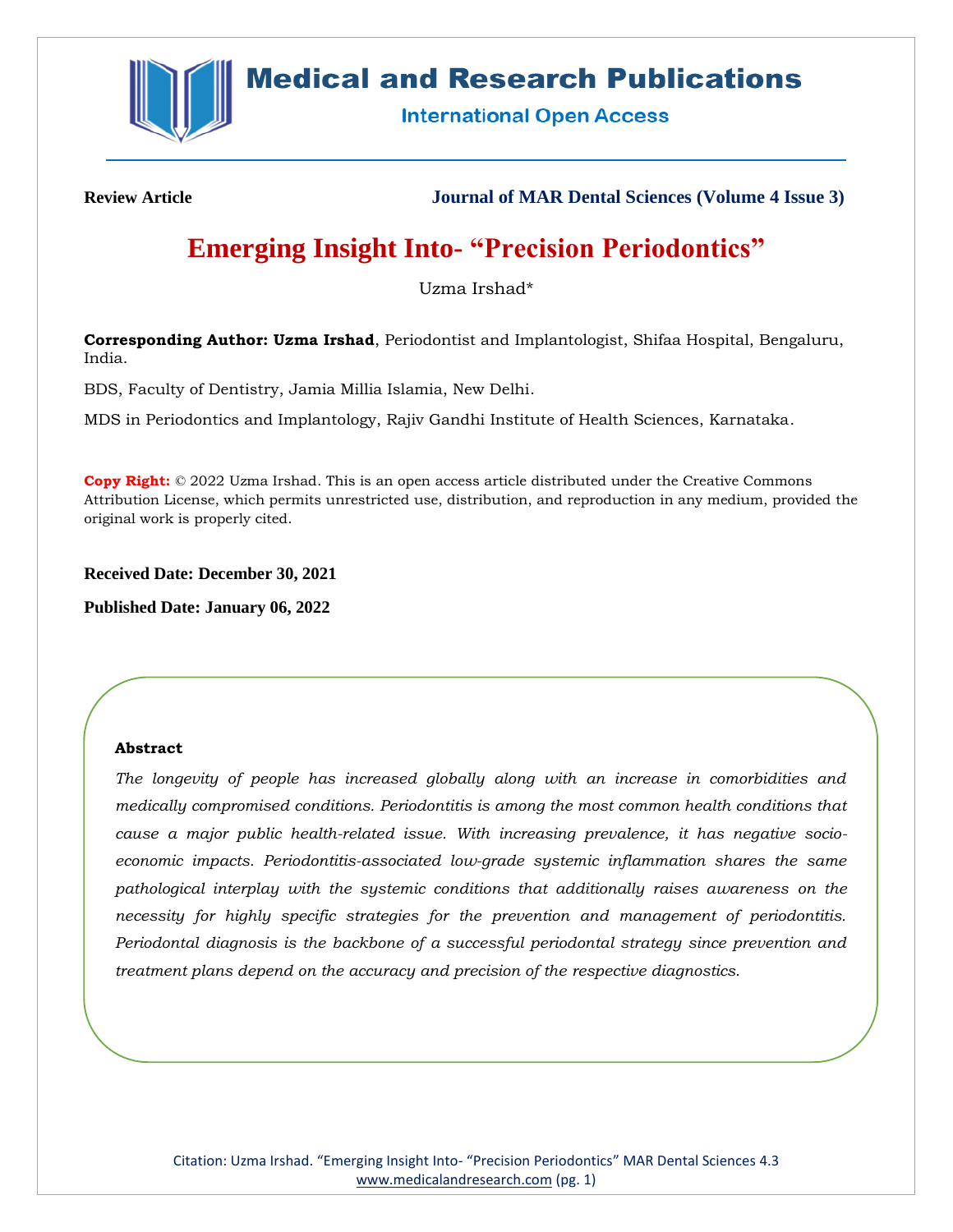*Periodontal diagnostics is still based on conventional, clinical (pocket depth, clinical attachment loss, mobility) and radiological parameters (alveolar bone loss) that provide limited therapeutic guidance due to the multifactorial complexity of periodontal pathology, that is why biomarkers have been introduced in the new classification of periodontal and peri-implant conditions, 2017 as a pioneering step towards precision periodontics. Precision medicine is represented by biomarkers with the confluence of genomics, bioinformatics and digital technology. With the lack of periodontal markers validated for diagnostic use, the implementation of a precision medicine approach in periodontology remains in the very initial stage. This review aims to elaborate on the foundations of individualized therapy meeting the diagnostic needs in periodontal diagnostics, the concept of precision periodontics, periodontal biomarkers, with future implementation of a precision medicine approach in periodontal practice.*

#### **Introduction**

With constant population growth and increased human lifespan, oral health strategies that have massively decreased the rate of tooth loss have expectedly resulted in an outbreak of periodontal diseases. Periodontitis represents a major public health problem. According to the Global Burden of Disease Study (2016), severe periodontal disease was the 11th most prevalent condition in the world.**[**1**]** The prevalence of periodontal disease was reported to range from 20% to 50% around the world.**[**2**]** It is one of the major causes of tooth loss which can compromise mastication, esthetics, self-confidence, and quality of life.**[**3,4**]** Hence, an immense efforts are made in the improvement of periodontal strategies for prevention and treatment, having their objective to minimize errors in diagnosis, improve outcomes, and avoid its negative socio-economic impacts with reduction in global periodontal burden. Diagnosis represents the backbone of successful periodontal treatment since the entire treatment plan, prognosis, and maintenance directly depends on the quality and precision of periodontal diagnosis. The crucial importance of accurate periodontal diagnostics extends far beyond clinical practice. Since periodontal diagnostics is still based on clinical and radiological parameters providing limited therapeutic guidance, the use of biomarkers has been introduced in the new classification of periodontal and peri-implant conditions, 2017 as a pioneer step towards the implementation of precision medicine concepts in periodontology.**[**5**]**

Precision medicine is a targeted treatment to a patient's specific needs on the basis of genetic, biomarker, epigenetic, phenotypic, and socioeconomic or psychosocial determinants that distinguish an individual from others with similar clinical presentations. Unfortunately, there is no validated biomarker for diagnostic use in periodontology, and since biomarkers are the driving force of precision medicine, the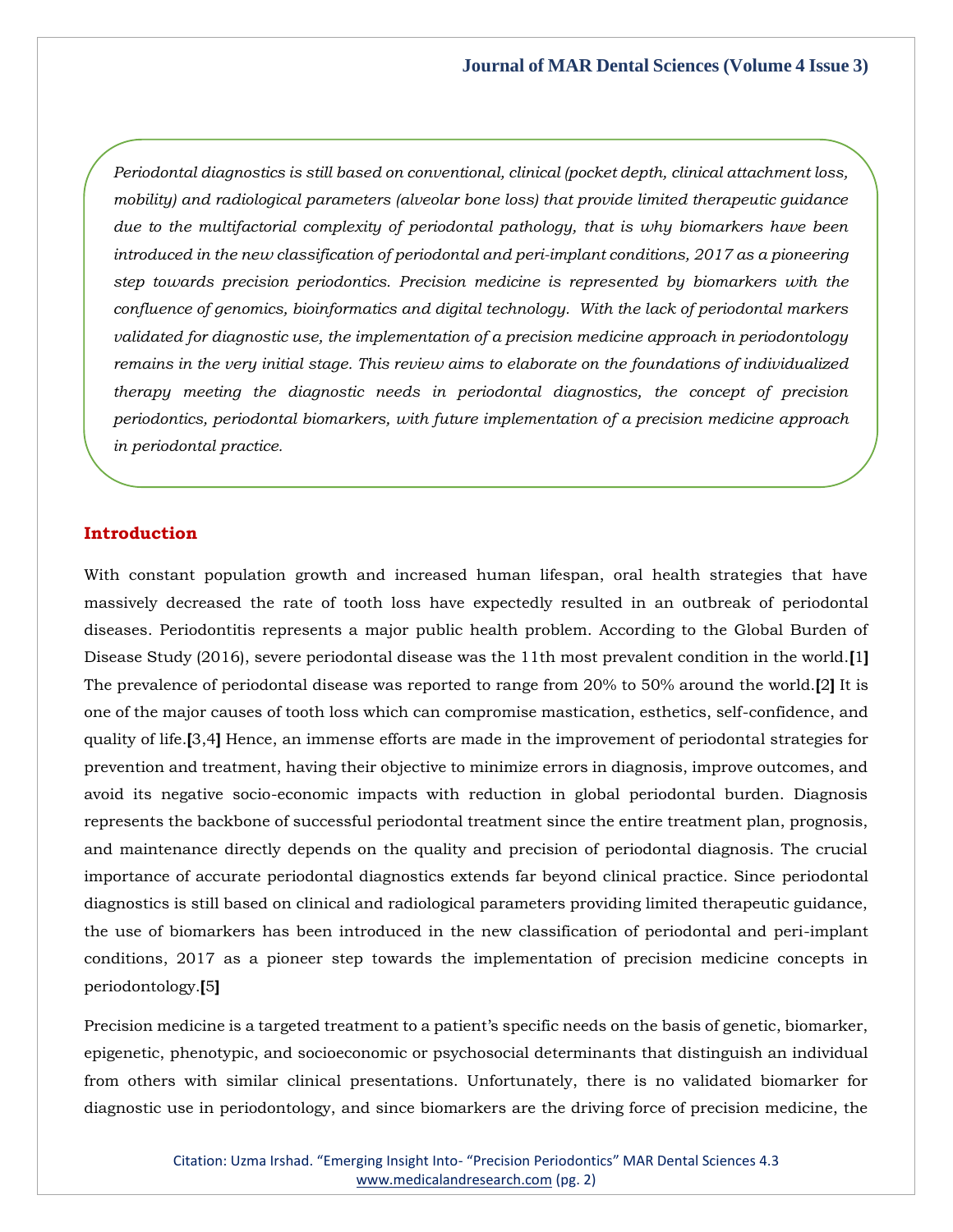implementation of a precision medicine in periodontics has been delayed. This review aims to elaborate the foundations of individualized therapy meeting the diagnostic needs in periodontal diagnostics, the concept of precision periodontics, periodontal biomarkers, with future implementation of a precision medicine approach in periodontal practice.

### **What is Precision Medicine- A brief Insight**

The National Research Council's Toward Precision Medicine **[**6**]** adopted the definition of precision medicine from the President's Council of Advisors on Science and Technology in 2008 as: "The tailoring of medical treatment to the individual characteristics of each patient…to classify individuals into subpopulations that differ in their susceptibility to a particular disease or their response to a specific treatment. Preventative or therapeutic interventions can then be concentrated on those who will benefit, sparing expense and side effects for those who will not". As the definition suggests, the power of precision medicine lies in its ability to guide health care decisions toward the most effective treatment for a given patient, and thus, improve care quality, while reducing the need for unnecessary diagnostic testing and therapies.

#### **Historical Significance**

•Eighteen years ago, the Human Genome Project completed the first draft of the 3 billion base pairs (i.e., A, C, T and G nucleotides or bases) that make up a person's genomic DNA, that took a decade and nearly \$300 million to complete a single person's genome.**[**7,8**]**

•By 2013, sequencing a patient's genome with annotation could be accomplished in less than a day for less than \$1000 per genome.**[**9**]**

•In 2015, U.S. President Barack Obama stated an amount of \$215 million to the "Precision Medicine Initiative" of the United States National Institutes of Health.**[**10**]** A short-term goal of the Precision Medicine Initiative was to expand cancer genomics to develop better prevention and treatment methods. In the long term, the Precision Medicine Initiative aimed to build a comprehensive scientific knowledge base by creating a national network of scientists and embarking on a national cohort study of one million Americans to expand our understanding of health and disease.

The Mission Statement of the Precision Medicine Initiative read: "To enable a new era of medicine through research, technology, and policies that empower patients, researchers, and providers to work together toward development of individualized treatments". In 2016 this initiative was renamed "All of Us" and an initial pilot project had enrolled about 10,000 people by January 2018.**[**11**]**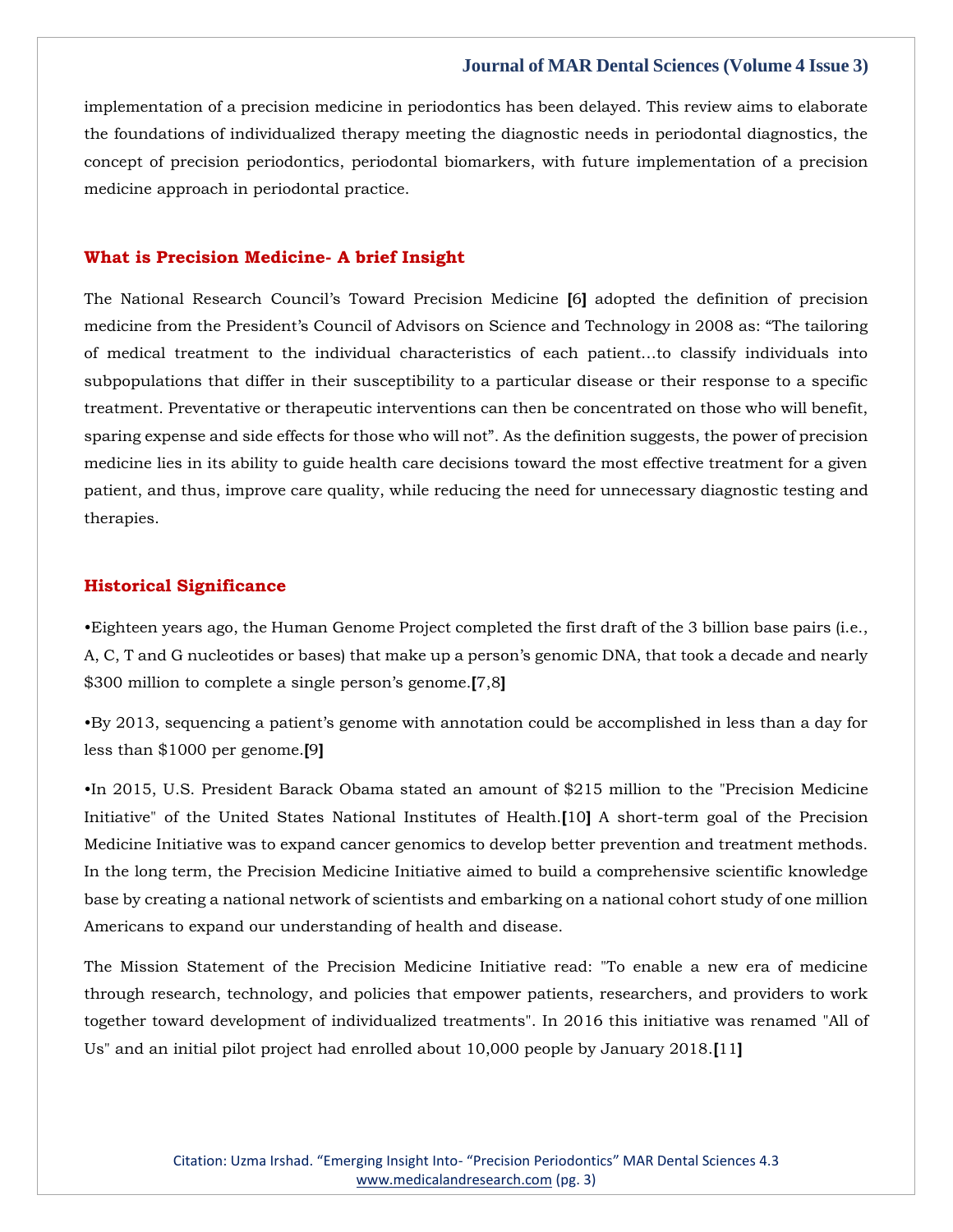# **Components of Precision medicine:**

A precision medicine ecosystem ideally links patients, clinicians, clinical laboratories and researchers. Researchers generate new findings from the data derived from samples linked to digital phenotypes, family history and environmental exposures all captured as part of clinical care. Clinicians utilize a growing knowledge base curated from clinical laboratories.



Figure 1. The Precision Medicine Ecosystem



Figure 2. Bio-informatic technology role in Precision medicine

Citation: Uzma Irshad. "Emerging Insight Into- "Precision Periodontics" MAR Dental Sciences 4.3 [www.medicalandresearch.com](http://www.medicalandresearch.com/) (pg. 4)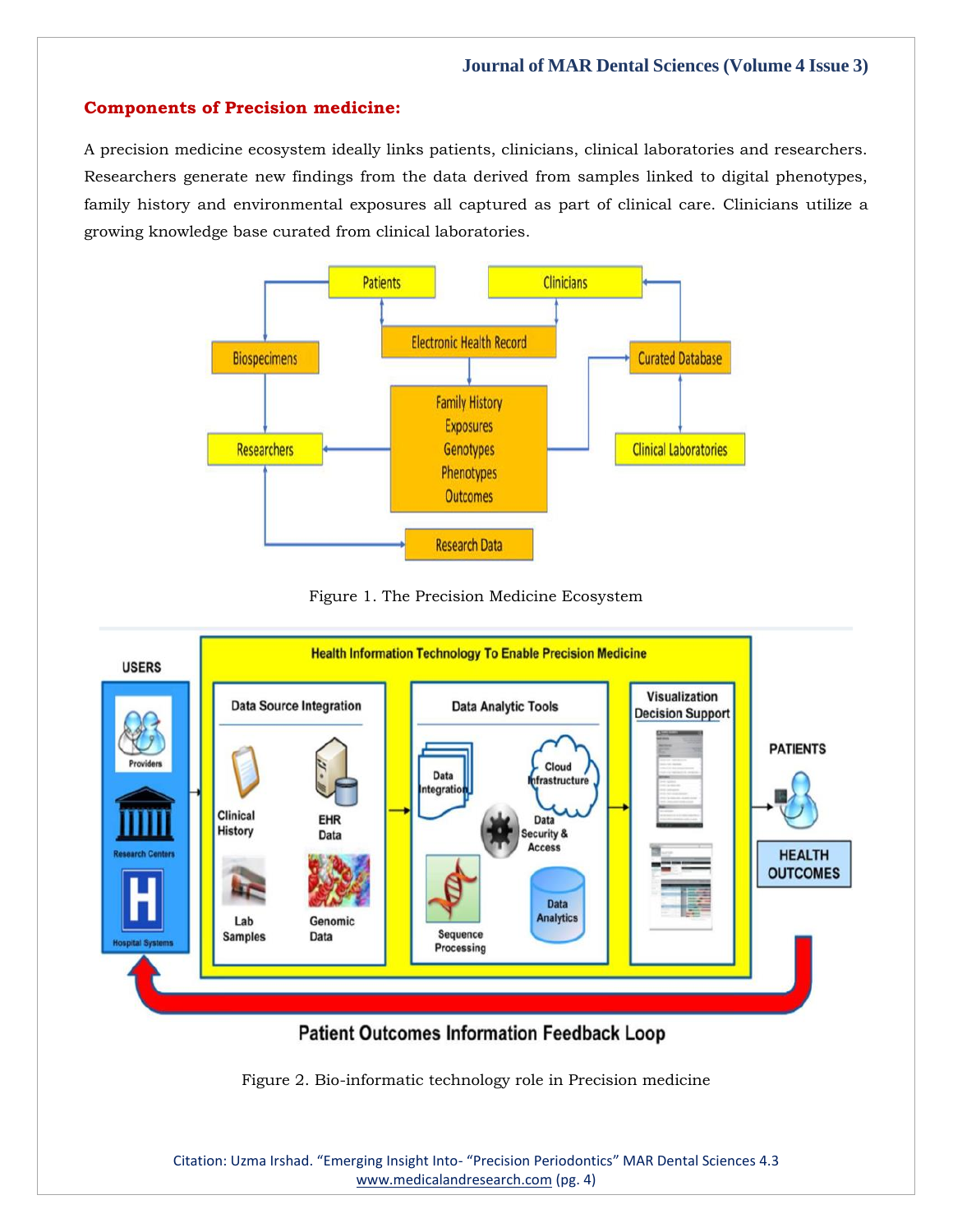# **Limitation of Conventional Periodontal diagnostic techniques:**

a) Clinical and radiological measurements of attachment loss are not precisely accurate

b) Full mouth recording is necessary because of the site-specific nature of periodontal disease progression.

c) Individual susceptibility to periodontitis varies both genetically and over time

d) All clinical diagnostic techniques provide information about past disease activity and are unable to diagnose present disease activity

Benefits of Precision Medicine over Conventional diagnostic techniques:

- a) Customize disease-prevention strategies
- b) Prescribe more effective drugs
- c) Avoid prescribing drugs with predictable negative side effects
- d) Reduce the time, cost, and failure rate of pharmaceutical clinical trials
- e) Eliminate trial-and-error inefficiencies that inflate health care costs and undermine patient care
- f) Shift the emphasis in medicine from reaction to prevention
- g) Predict susceptibility to disease
- h) Improve disease detection

# **Challenges In Periodontal Diagnosis**

Periodontitis is a chronic multifactorial inflammatory disease triggered by dysbiotic biofilms leading to periodontal tissue destruction, clinically manifest as gingival bleeding, periodontal pocketing, clinical attachment loss (CAL), radiological signs of alveolar bone loss and mobility **[**12**]** Technological progress in biomedicine, including highly sensitive diagnostic techniques, and machine learning algorithms, together with tremendous progress in periodontal research, has completely changed the face of periodontal pathogenesis and clearly revealed the limitations of the standard clinical approach in providing highly reliable and patient specific diagnostic information.

• Periopathogen-centered theories have been replaced by the key-stone pathogen hypothesis of periodontal disease, depicting the dysbiotic changes within the periodontal microbiome triggered by key-stone periopathogens, rather than individual periopathogens.**[**13,14**]**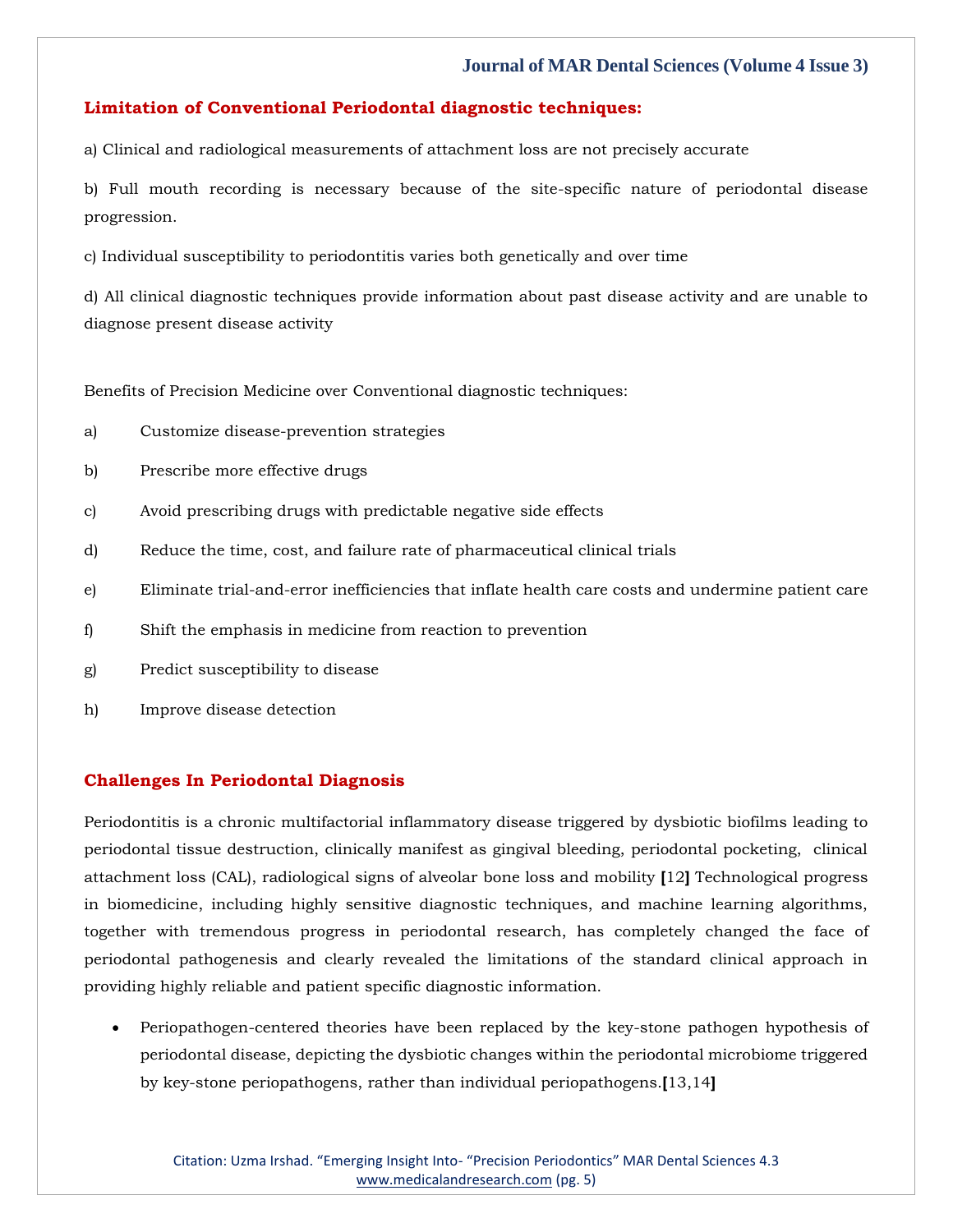- The withdrawal of aggressive periodontitis concept from the new classification system of periodontal disease is the best example, since highly sensitive molecular methods demonstrated that Aggreggatibacter actinomycetemcomitans, initially considered a form-specific pathogen, was present in less than 50% of aggressive periodontitis cases and showed a similar distribution between healthy and diseased patients.
- With advancement in biofilm research, the complexity of biofilm structures have been revealed, the most prominent discoveries with clinical relevance are the importance of targeting the primary and secondary colonizers within preventive strategies.
- Additionally, the interference between biofilm embedded bacteria with standard antimicrobial treatments and routine antibiograms has been demonstrated**[**15**]** emphasizing the need for antibiofilm approaches and the use of advanced methods for microbial sensitivity, such as omics.
- The role of non-periodontal pro-inflammatory factors, announced an immunological dysbiosis as a critical determinant of periodontal diseases.**[**16**]** Currently it is established that dysbiotic biofilms remain necessary but not sufficient to trigger periodontal diseases, while reinforced interactions between a dysbiotic microbiome and dysregulated inflammation are a hallmark of periodontal disease.**[**17**]** This concept has facilitated the understanding, identification, and confirmation of periodontal risk factors, such as the impact of viral and fungal species, systemic conditions, oral bad habits, hormonal changes, aging, and many other factors relying on inflammatory processes and their respective roles in local immunological breakdown and the deterioration of periodontal conditions.**[**18**]**
- Finally, it is considered that the immunophenotype plays an important role in the severity of periodontitis**[**19**]**, since it is considered that individuals with an overreactive genetic predisposition excessively react even to small amounts of bacterial biofilms, and this is particularly associated with periodontitis Stage 3 (previously called severe periodontitis) affecting up to 20% of the population.**[**20**]** Standard treatment protocols often fails to arrest progressive periodontal destruction as in Stage 3 periodontitis, while such patients exhibits low-grade systemic inflammation.**[**21,22**]**

Considering these facts altogether, it is clear that the multifactorial complexity of periodontal pathology exceeds the capacity of a standard clinical diagnosis in providing accurate diagnosis and requires biomarker-supported diagnostics. Requirements in periodontal diagnostics and its related precision approach should be: predictors and markers for periodontitis onset; markers for staging and grading of disease, prognostic markers for the treatment outcome of periodontitis; prognostic markers for patient specific treatment.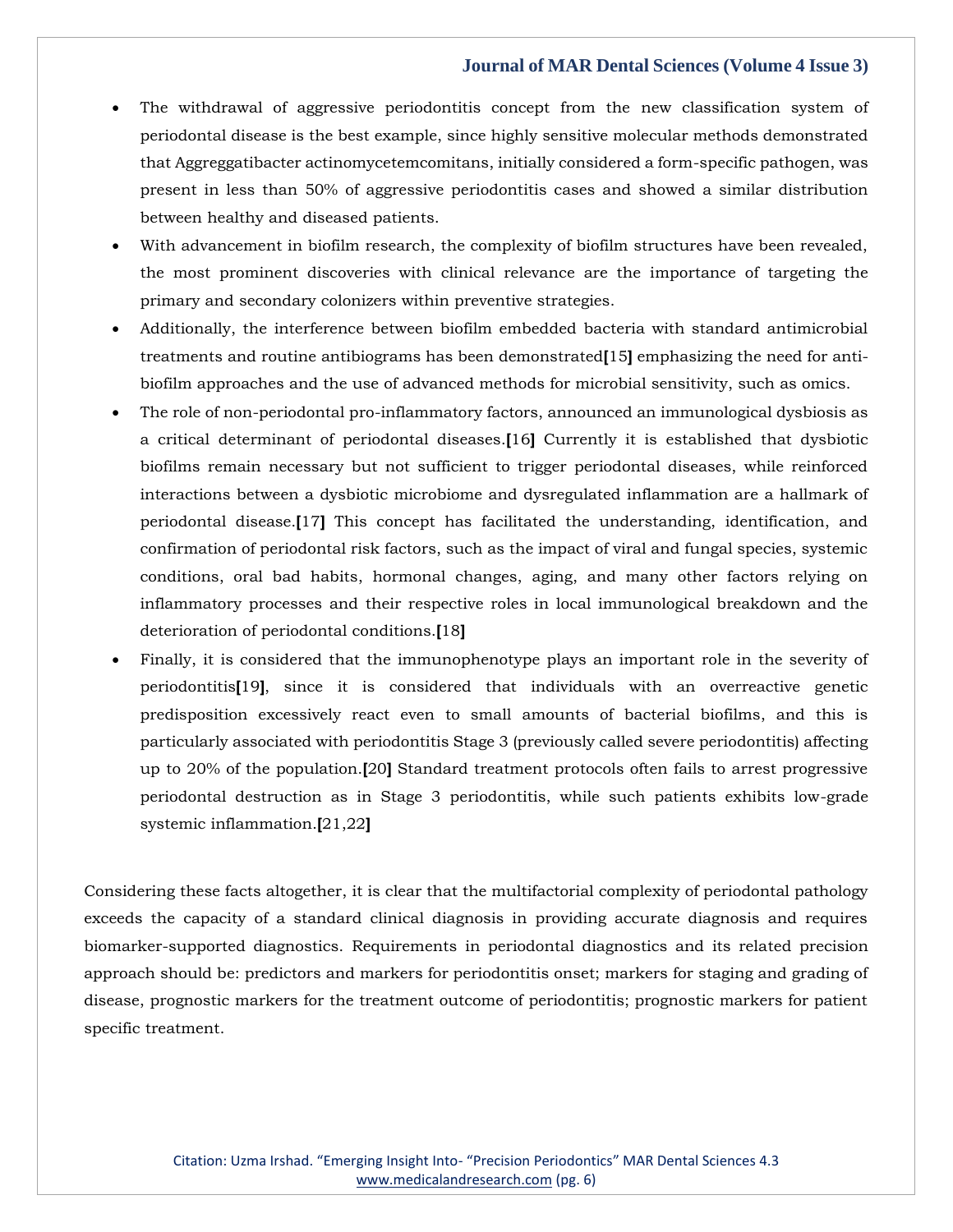### **Precision Periodontics**

Precision medicine is based on a combination of clinical parameters and biological markers reflecting the underlying biological processes; this enables highly reliable prediction of periodontal disease susceptibility, early diagnosis, prognosis, and planning of the most effective and safe treatment strategy meeting individual patient needs.**[**23**]** In vitro diagnostics (IVD) have set a breakthrough in this and accounts about 60% of all medical decisions today. IVD empowers clinicians to take decisions on highly specific and accurate diagnostic information and to customize a management strategy to fit individual patient needs.

# **Biomarkers in Precision Medicine**

A biomarker is "a characteristic that is objectively measured and evaluated as an indicator of normal biological processes, pathogenic processes or pharmacological responses to a therapeutic intervention".**[**24**]** A biomarker is a substance used to indicate a biologic state and is an objective measure to evaluate the present and future disease activity. Various biological media like saliva, serum and gingival crevicular fluid are used to determine biomarkers in periodontal health and disease. A single biomarker will not able to predict periodontal disease activity and severity. So combinations of biomarkers are used to predict the disease activity.**[**25**]**



Thanks to advancement in 'OMICS' technologies including epigenomics, genomics, exomics, transcriptomics, proteomics, metabolomics, salivomics and nascent fields such as viromics coupled with bioinformatics and biostatistics, generated and processed massive biological data. The concept of biomarkers relies on the measurement of regulators or byproducts of the biological processes of interest, starting from the cellular level, through intercellular interactions, to complex interplay within the tissues, organs, and organic systems. Such a diagnostic concept provides objectively measurable diagnostic information on the target biological processes in real time, compensating most common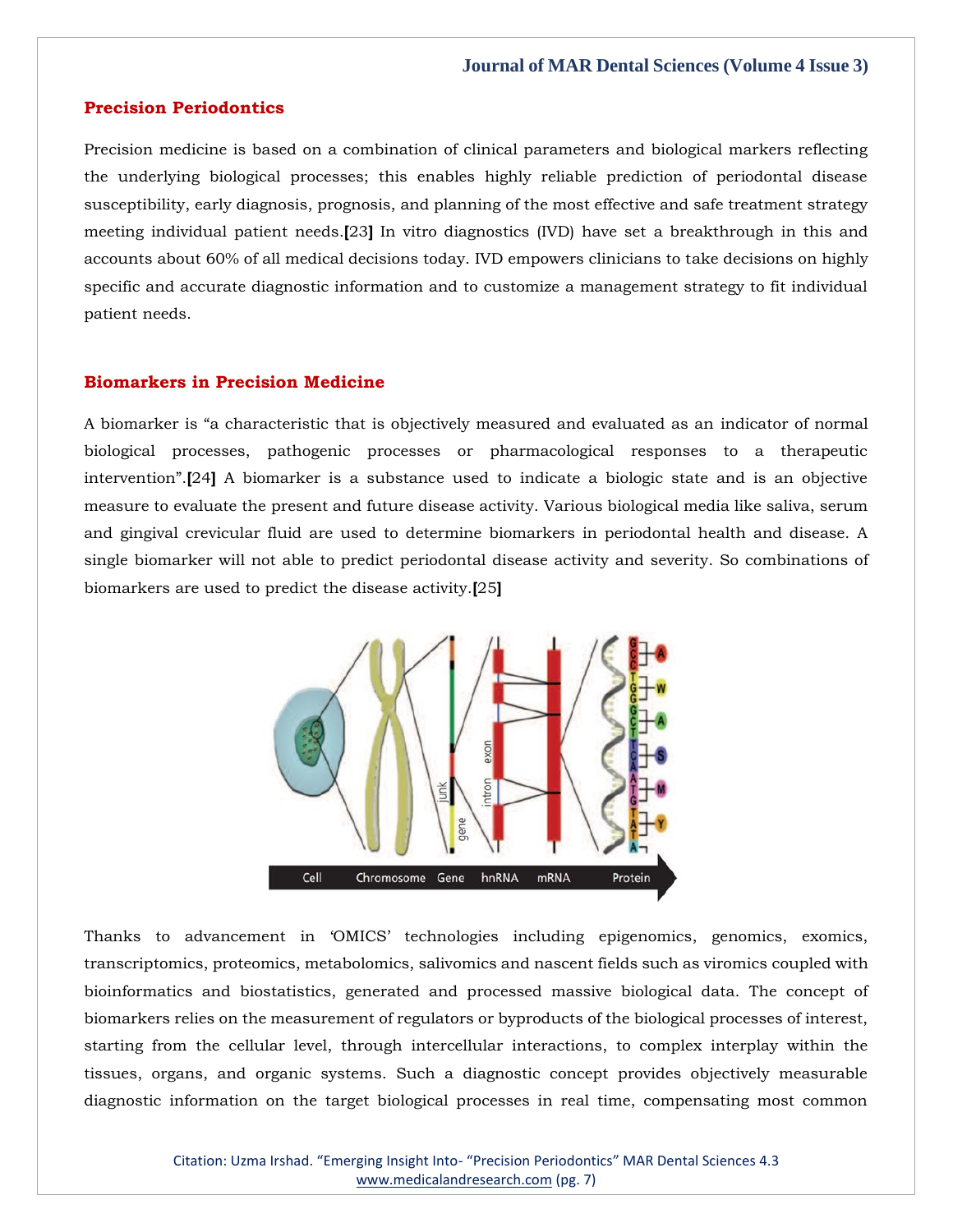limitations of clinical parameters. With tremendous progress in biomedical technologies, practically any component of a biological process is measurable.

# **Biomarkers in Periodontics**

Biomarkers in periodontology can be classified based on the requested diagnostic information and based on the biological type appropriate for the clinical strategy in order to provide diagnostic information specific to each clinical phase.

#### **BASED ON REQUESTED DIAGNOSTIC INFORMATION**



Figure 3. Biomarkers at various periodontal disease assessment and management stages



Figure 4. Biomarker in Periodontics based on Biological type

Citation: Uzma Irshad. "Emerging Insight Into- "Precision Periodontics" MAR Dental Sciences 4.3 [www.medicalandresearch.com](http://www.medicalandresearch.com/) (pg. 8)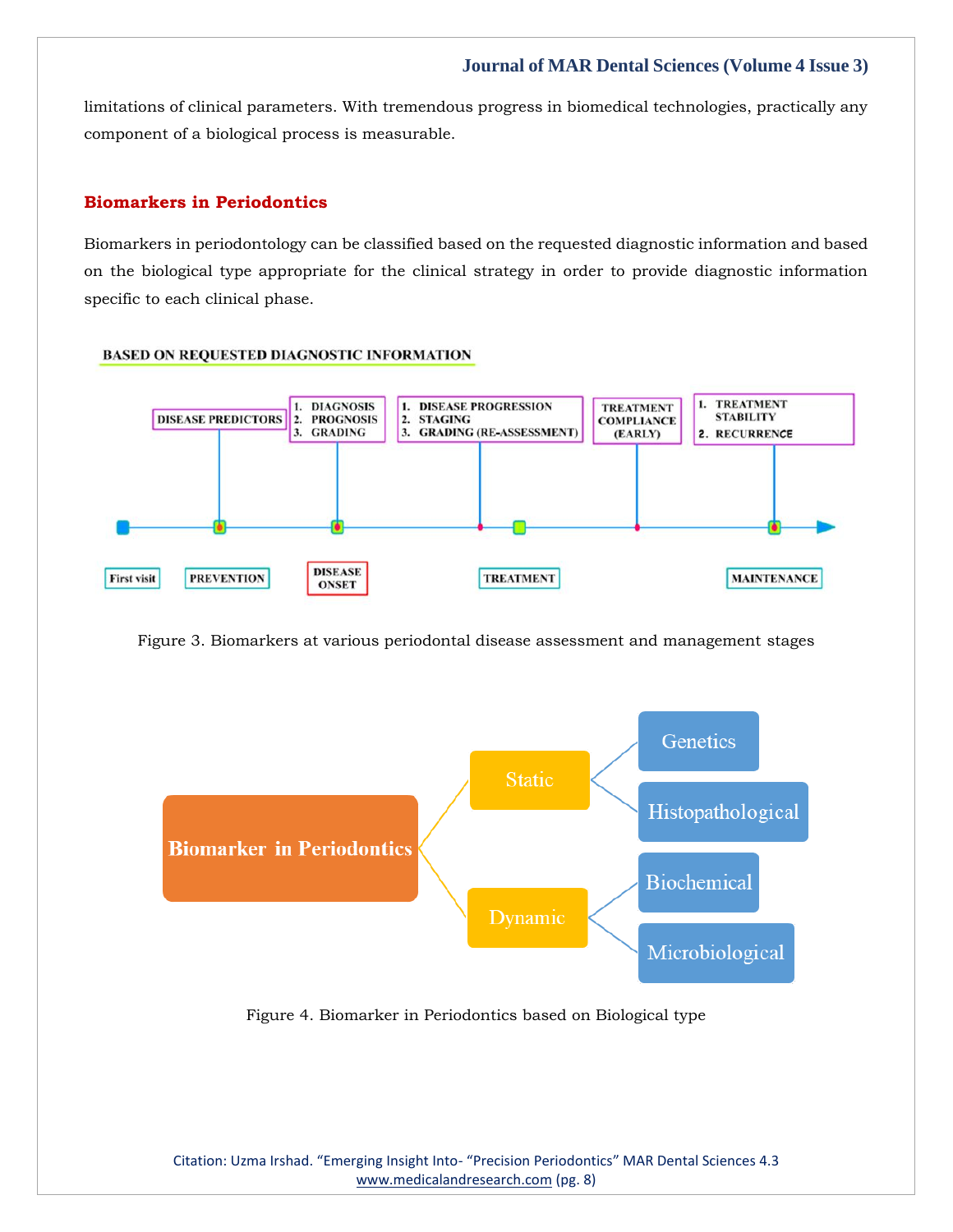| Genetic                   | Histopathological  | Microbiological           | <b>Biochemical</b>                      | Inflammatory            |
|---------------------------|--------------------|---------------------------|-----------------------------------------|-------------------------|
| biomarkers                | <b>Biomarkers</b>  | <b>Biomarkers</b>         | <b>Biomarkers</b>                       | <b>Biomarkers</b>       |
| Cathepsin<br>$\mathbf C$  | Not routinely used | Aggregatibacter           | $MMP-13$ ,<br>$MMP-8$ ,                 | IL-1 $\beta$ ,<br>IFNy, |
| gene                      | periodontal<br>in  | actinomycetemcomitans,    | MMP-9, Cathepsin B,                     | and TNFa                |
| Mutation,                 | diagnosis          | Campylobacter<br>rectus,  | Gelatinase                              | IL-6, IL-4, and         |
| Collagen<br>gene          |                    | Mycoplasmas,              | Acid phosphatase,                       | $IL-10$                 |
| mutation,                 |                    | Porphyromonas             | Alkalinephosphatase,                    | RANKL/OPG               |
| $IL-1$                    |                    | gingivalis,               | Aminopeptidase,                         |                         |
| polymorphisms,            |                    | Prevotella<br>intermedia, | Lactoferrin,                            |                         |
|                           |                    | Peptostreptococcus        | Translactoferin,                        |                         |
| $IL-10$<br>polymorphisms, |                    | Micros,                   | aglucosidase,                           |                         |
| Tumor necrosis            |                    | Prevotella nigrescens,    | Esterase, Elastase                      |                         |
| factor,                   |                    | Treponema denticola,      | Cystatins,                              |                         |
| Polymorphisms             |                    | Tannerella forsythia.     | IgM,<br>IgG,<br>sIgA<br>(secretory IgA) |                         |
| Single                    |                    | Treponema socransky       |                                         |                         |
| neucleotide               |                    |                           | Osteonectin,                            |                         |
| polymorphism              |                    |                           | Osteocalcin,                            |                         |
| (SNPs)                    |                    |                           | Osteopontin,                            |                         |
|                           |                    |                           | Platelet-activating                     |                         |
|                           |                    |                           | factor,<br>Epidermal                    |                         |
|                           |                    |                           | growth factor, Platelet-                |                         |
|                           |                    |                           | derived growth factor,                  |                         |
|                           |                    |                           | Fibronectin,<br>Trypsin,                |                         |
|                           |                    |                           | Vascular<br>endothelial                 |                         |
|                           |                    |                           | growth factor                           |                         |
|                           |                    |                           |                                         |                         |

Table 1. Shows list of biomarkers seen in periodontal disease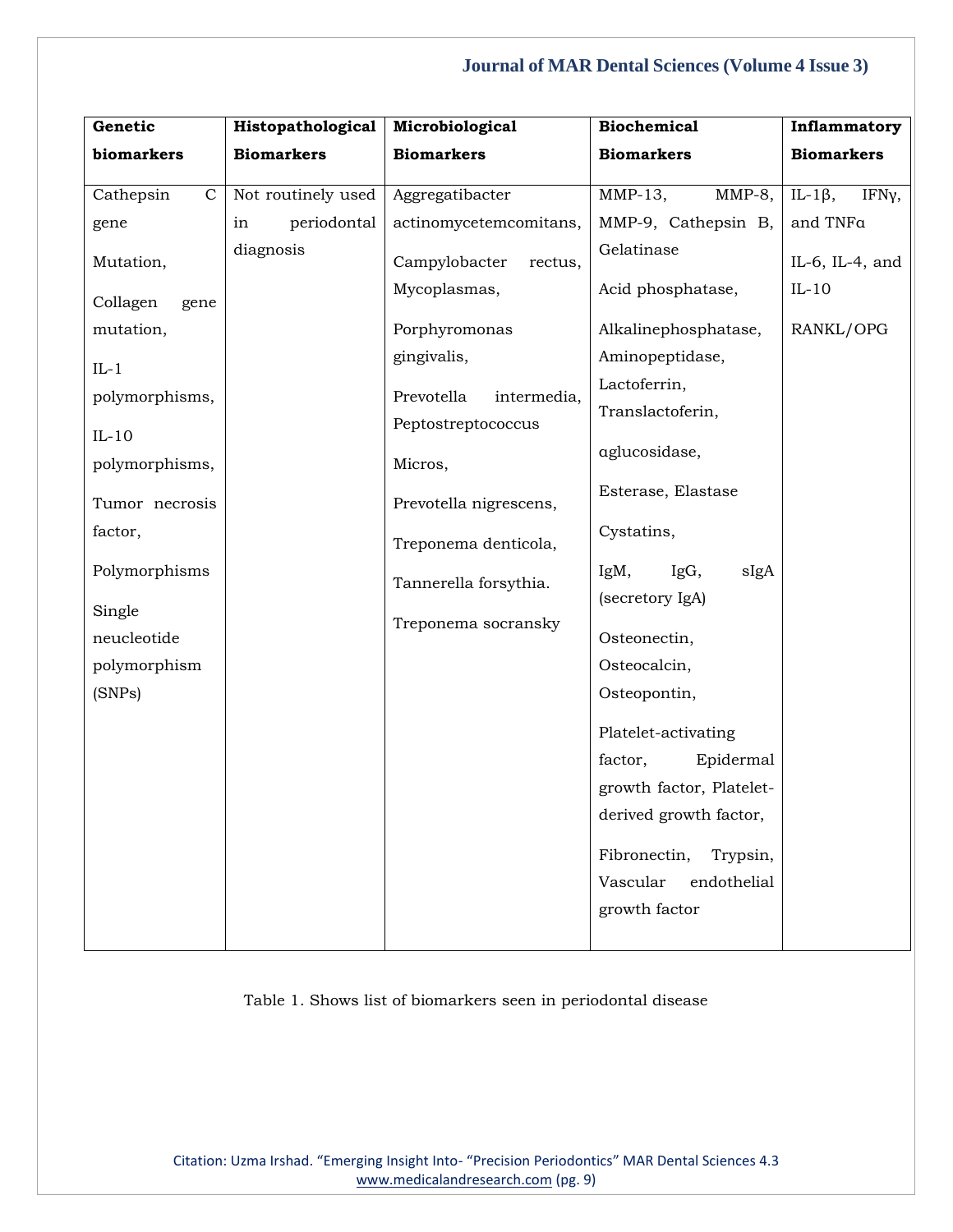Biomarkers in periodontology can also be categorized as follows:

•Predictive markers measured in healthy individuals in the disease prevention stage;

•Diagnostic markers of disease onset;

•Prognostic markers for the assessment of disease progression, stage, and grade in the treatment planning phase

•Diagnostic markers and surrogate endpoints used to estimate patient compliance with the administered treatment, stability of the therapy results, and disease activity in the maintenance phase

Predictive markers are used before disease occurrence for the identification of risk factors and estimation of the overall patient risk, aiming at adjustment of the screening protocol and related modification of risk factors for optimal disease prevention. For this purpose, static markers are usually used; these do not change over time and are typically genetic markers. Single-nucleotide polymorphisms (SNPs) are certainly the most studied class of genetical markers in periodontology, presenting as variations in single basepair components of DNA that determine host responsiveness to environmental changes. Periodontal pathogens and/or to inflammatory overreaction to pathogens, resulting in excessive periodontal destruction. For this reason, the cytokines and immunoreceptors responsible for pathogen recognition remain in the spotlight of genetic studies. SNPs in IL-1β, IL1RN, FcϒRIIIb, VDR and TLR4 genes may underline susceptibility to more destructive forms of periodontitis**[**26**]** while polymorphisms in the IL1β, IL1RN, IL6, IL10,VDR,CD14,TLR4 and MMP1 genes might be responsible for general susceptibility to chronic periodontitis.**[**27**]** However an extensive studies need to be done on large population to draw a conclusion.

Prognostic markers are measured when disease occurs; they do not need to change over time, and they serve to estimate disease characteristics, stage, and grade, which are indispensable for accurate prognostics of the progression pattern and responsiveness to different treatment protocols. The most frequently used are genetic markers. Therefore, prognostic markers should guide the clinician in the process of treatment planning to mitigate aggravating factors and minimize disease complications, in the selection of a suitable treatment protocol, and in setting the maintenance regimen for optimal treatment stability. IL-lα and IL-1β loci was associated with severe periodontitis.**[**28**]** IL1A and IL1B genetic variations are significant contributors to chronic periodontitis in Caucasians.**[**29**]** TNFα gene located on chromosome 6 within the major histocompatibility complex (MHC) gene cluster at the location 6p21.3 is associated with familial ability to produce higher or lower cytokine levels during periodontitis.**[**30**]**

Diagnostic markers comprise a wide group of indicators able to disclose disease onset, disease activity, and related disease progression, usually represented by fast-response biochemical and microbiological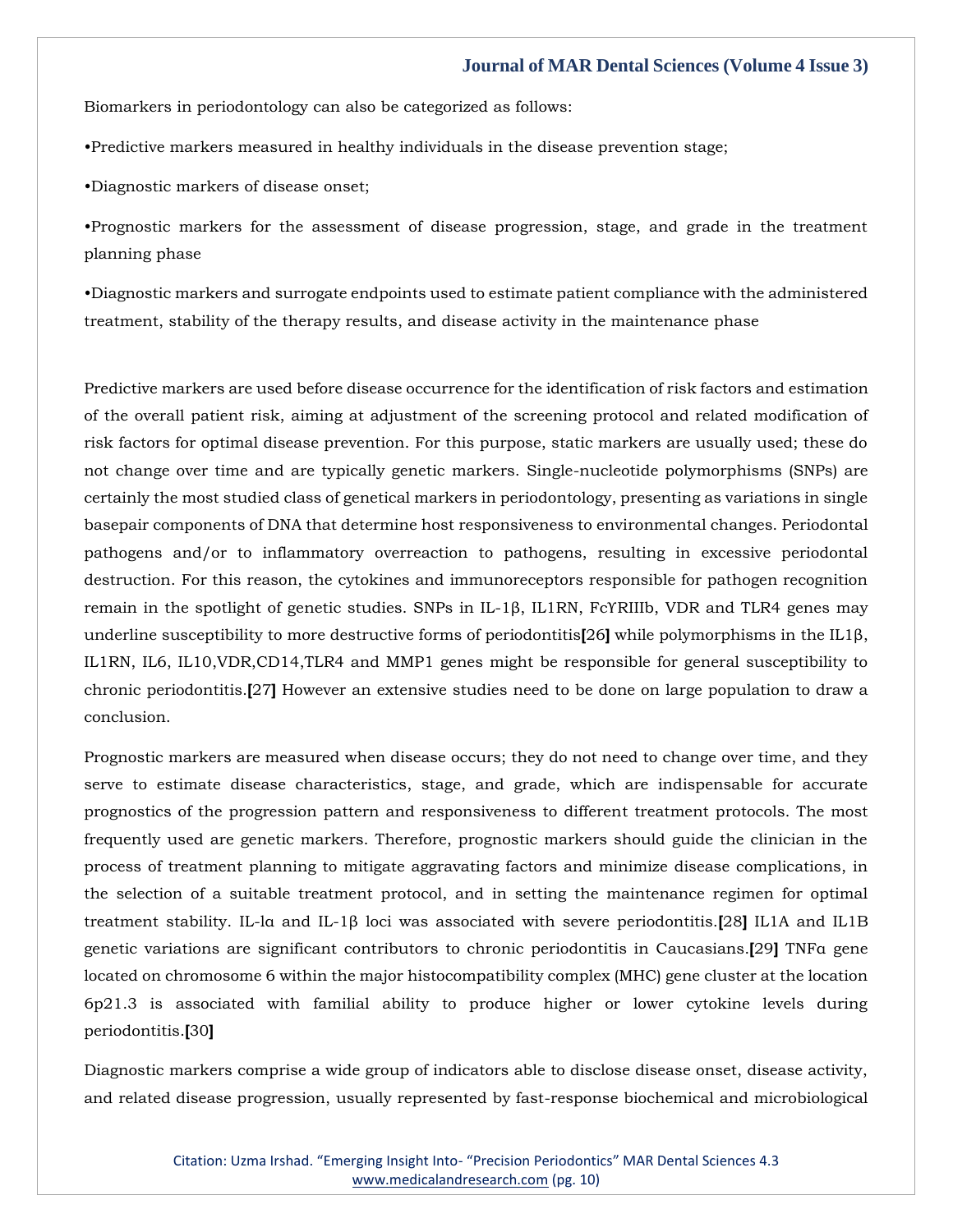markers. A specific subset of diagnostic markers includes surrogate endpoints intended for estimation of the patient's compliance to the administered treatment. These groups of biomarkers mostly comprise soluble inflammatory, soft tissue, and bone turnover markers (BTMs).**[**31**]** The inflammatory biomarkers in periodontology are represented by pro- and anti-inflammatory cytokines, host-derived enzymes, and markers of oxidative stress. Since these markers are elevated in both gingivitis and periodontitis, they are preferably used to estimate disease activity, progression, and compliance with administered treatment. Calprotectin inhibits immunoglobulin production and act as a proinflammatory protein. Increased expression of calprotectin at the site of inflammation offer protection against bacterial invasion to epithelial cells especially P.gingivalis.**[**32**]** Osteonectin plays a vital role in early phase of mineralization so it can act as a sensitive marker for detection of periodontitis. The sensitivity of this marker for diagnosing periodontal disease more when compare with N-propeptide of type I collagen.**[**33**]** Osteopontin helps in bone remodeling. In periodontitis, OPN levels are increased. There is a positive correlation between increased levels of OPN to probing pocket depth.**[**34,35**]** When nonsurgical periodontal treatment is provided GCF, OPN levels are significantly reduced.**[**36**]** Cathepsin-K, calprotectin, and osteocalcin also show a promising capacity for periodontitis diagnosis and predicting treatment outcomes.**[**37,38**]**

Soft tissue markers are used for monitoring soft tissue degradation and regeneration, and matrix metalloproteinases (MMPs) and growth factors are the most repurposed markers used in periodontology. Increased levels of MMP-8 are signifying conversion of gingivitis into periodontitis. No associations are found between MMP-8 levels and bone loss.**[**39**]** It is found that 18-fold increase of MMP-8 in patients experiencing active periodontal tissue breakdown as compared with patients under stable condition.**[**40**]** MMP-9 levels is reported in patients with recurrent attachment loss.**[**41**]** MMP-9 in oral diagnostics may best serve as a guide in periodontal treatment monitoring. Elevated levels of both MMP-13 and MMP-8 are correlate with irreversible peri-implant vertical bone loss around loosening dental implants.**[**33**]** In patients with untreated periodontal disease, collagenase present predominantly in the active form.**[**40**]** In the future, MMP-13 may be useful for diagnosing and monitoring the course of periodontal disease as well as tracking the efficacy of therapy. Platelet derived growth factor (PDGF) supports the healing. increased Vascular endothelial growth factor (VEGF) expression in epithelial cells and endothelial cells in periodontitis-affected gingiva could be an useful marker for periodontal disease. Elevated rate of salivary Epidermal growth factor (EGF) secretion in aggressive patients may be associated with the pathogenic mechanisms of aggressive periodontitis.**[**42**]**

Bone turn over markers (BTMs) are considered the most important markers in periodontology to indicate inflammatory osteoclastogenesis onset and activity within periodontitis onset and activity, respectively. The RANKL/OPG relative ratio was proposed as a promising marker of periodontitis onset, but its diagnostic value in the assessment of disease activity has not yet been established.**[**43**]**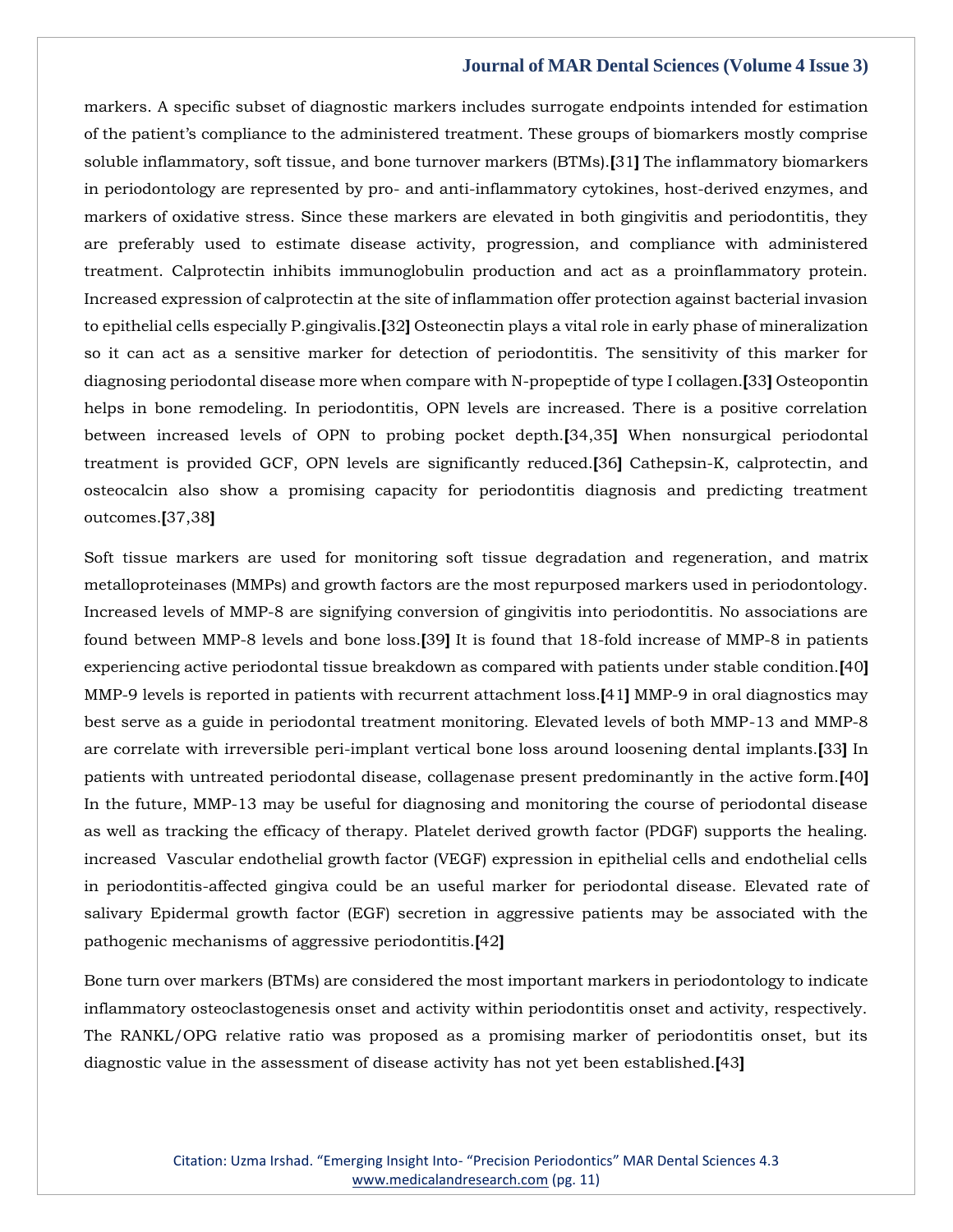Microbiological markers, the real-time polymerase chain reaction (RTPCR) assessment of Porphyromonas gingivalis, Prevotella intermedia, Tannerella forsythia, Fusobacterium nucleatum, Treponema denticola, and Campylobacter rectus provides the most accurate information about periodontitis, its progression**[**44**]** and its responsiveness to administered treatment**[**45**]** while the diagnostic value of Aggregatibacter actinomycetemcomitans currently remains controversial.

Histopathological markers are not routinely used in periodontal diagnosis, but they may provide important information regarding the disease's nature, pattern of progression, and grade and related to the validation of biomarkers most suitable for everyday use in the clinical setting.

### **Precision Periodontics- Where are we now??**

New technologies for comprehensive biological profiling of patients have initiated a switch to precision periodontics**[**46**]**; however, this remains in the very initial stage. As mentioned above, the driving forces of precision medicine are validated biomarkers and machine learning algorithms, and so far, in periodontology, there is no biomarker validated for diagnostic use, while algorithms are predominantly exploited in observational studies (regression methods and clustering analyses) and rarely for diagnostic purposes. The confusing aspect of the lack of diagnostic markers in periodontology and implantology**[**47**]**, despite so many reported biomarker studies, relates to a frequent misinterpretation of biomarkers specifically validated for diagnostic use. Biomarker validation studies aim to identify promising candidate markers to answer specific clinical requests, to standardize pre-analytical protocols (sampling and storage) and analytical protocols (laboratorial methods), and to provide highly accur Some common reasons for the lack of diagnostic markers in periodontology can be summarized as follows: High interstudy variability in clinical diagnostic criteria and case definition; small sample sizes; inappropriate study designs regarding candidate marker selection for specific diagnostic needs, clinical strategy, and data processing; variability in specimen collection and storage protocols and data reporting. Biomarkers validated for diagnostic use need to have a highly reproducible diagnostics protocol with established accuracy, sensitivity, specificity, false positive rate, false negative rate, and diagnostic range precisely disclosed in the diagnostic information; so far, these kinds of diagnostic studies have been scarce in periodontology and implantology**[**44,48**]**

In context of microbiological markers, diagnostic focus should be directed to the assessment of a panel of key-stone periopathogens, together with opportunists; recognized as a crucial diagnostic indicator in distinguishing health from disease, disease progression, and responsiveness to the performed treatment. It is thus expected that metagenomic and metatranscriptomic methods, together with culturomics**[**49**]** will contribute to the identification of highly specific microbiological markers for accurate diagnosis and prognosis of periodontal disease. In the context of assessing quantitative changes, quantitative RT-PCR is the method of choice, while quantitative omics-based methods are in a stage of development as well.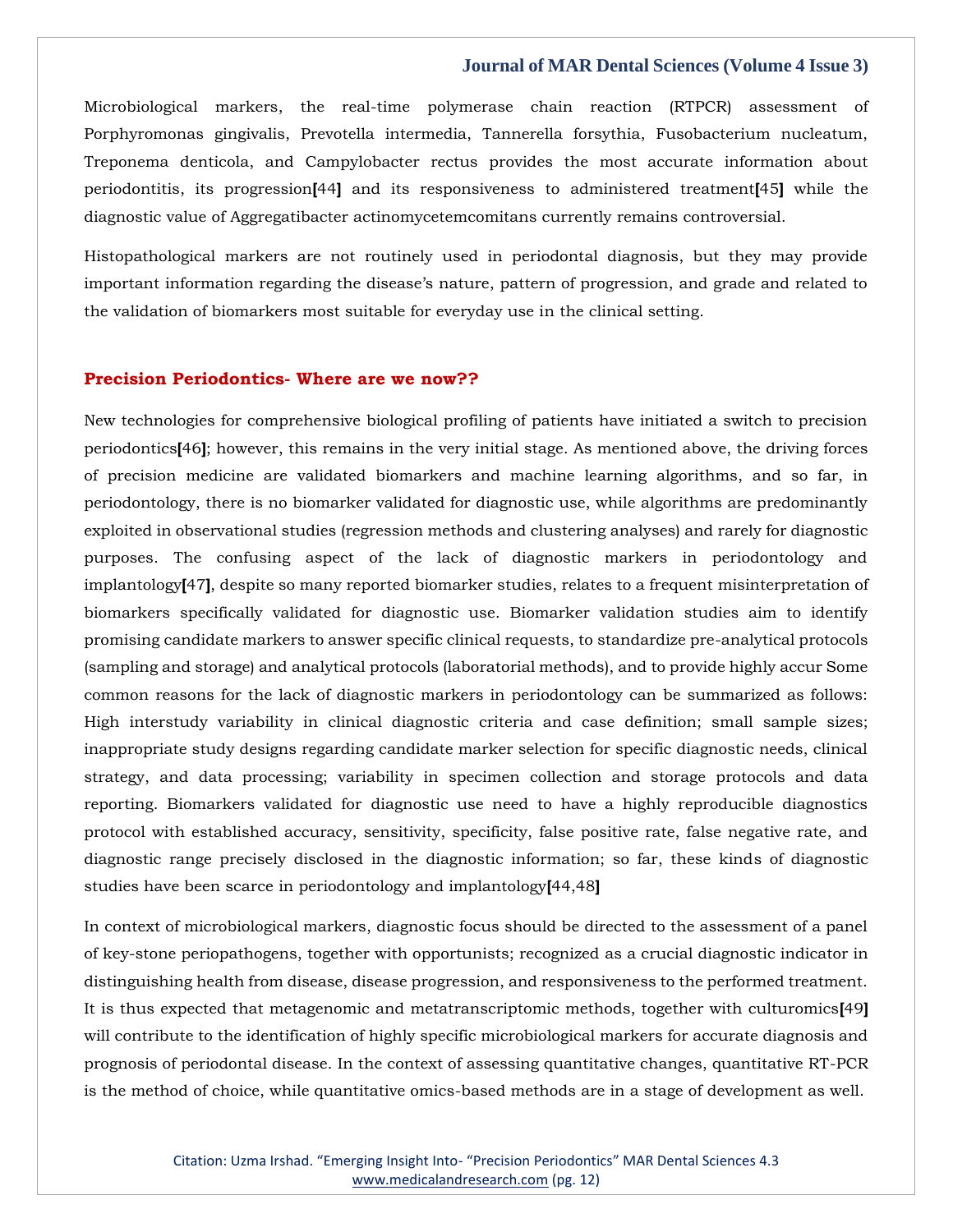In the context of biochemical markers, proteomics is an analytical method that can contribute to the identification of highly specific cytokine panels, and different multiplexing methods enable the assessment of a great range of protein profiles.**[**48**]** BTMs are fast-response markers that reflect the nature and volume of the ongoing bone processes, practically enabling the clinician to visualize the bone status at the molecular level, far before clinical/radiological manifestations; this is valuable for early diagnosis of the conversion of gingivitis into periodontitis, early assessment of patient compliance with the administered treatment, and diagnosis of possible recurrence during maintenance care. The advanced "omics" methods that can particularly contribute to the identification of new bone markers are metabolomics, particularly regarding identification of the byproducts of bone destruction for realtime assessment of changes in the bone level over time or in response to treatment.

Histopathological studies will contribute to biological definitions of the grading criteria of periodontitis. Finally, the entire process of biomarker validation directly depends on the quality of the clinical aspect of diagnostic studies. Hence, strict adherence to the clinical diagnostic criteria and case definitions defined in the referent classification of periodontal conditions is the ultimate precondition for accurate validation of periodontal biomarkers.

### **Conclusion**

Precision periodontics undoubtedly represents the future of high-quality periodontal care, so it is of paramount importance that future research studies strictly adhere to the recommendations for the validation of biomarkers in order to accelerate the process of their implementation in routine clinical practice. Future studies should focus on the development of biomarker assessment protocols applicable in everyday practice, such as point-of-care testing (POCT), which is still in the developmental stage in periodontology.**[**49,50**]** With the lack of periodontal markers validated for diagnostic use, the implementation of a precision medicine approach in periodontology remains in the very initial stage.

Funding: This research received no external funding.

Institutional Review Board Statement: Not applicable

Conflicts of Interest: The authors declare no conflict of interest.

# **References**

1.Vos T, Abajobir AA, Abate KH, Abbafati C, Abbas KM, Abd-Allah F, Abdulkader RS, Abdulle AM, Abebo TA, Abera SF, Aboyans V. Global, regional, and national incidence, prevalence, and years lived with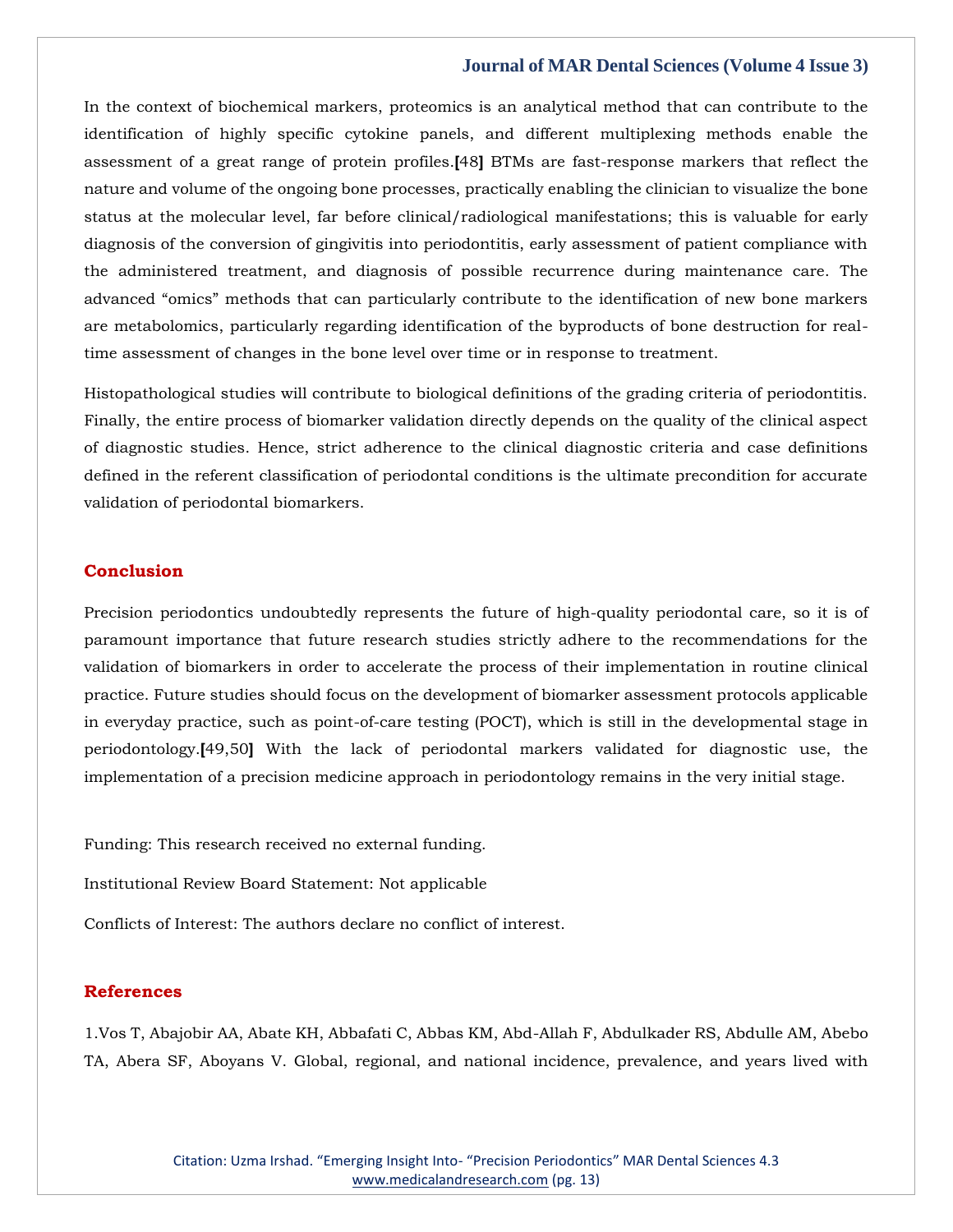disability for 328 diseases and injuries for 195 countries, 1990–2016: a systematic analysis for the Global Burden of Disease Study 2016. The Lancet. 2017 Sep 16;390(10100):1211-59.

2.Sanz M. European workshop in periodontal health and cardiovascular disease. European Heart Journal Supplements. 2010 Apr 1;12(suppl\_B):B2-.

3.Tonetti MS, Jepsen S, Jin L, Otomo‐Corgel J. Impact of the global burden of periodontal diseases on health, nutrition and wellbeing of mankind: A call for global action. Journal of clinical periodontology. 2017 May;44(5):456-62.

4.Reynolds I, Duane B. Periodontal disease has an impact on patients' quality of life. Evidence-based dentistry. 2018 Mar;19(1):14-5.

5.Tonetti MS, Greenwell H, Kornman KS. Staging and grading of periodontitis: Framework and proposal of a new classification and case definition. Journal of periodontology. 2018 Jun;89:S159-72.

6.National Research Council. Committee on a framework for developing a new taxonomy of disease (2011) Toward Precision Medicine: Building a Knowledge Network for Biomedical Research and a New Taxonomy of Disease. DC: National Academies Press, xiii, 128pp **[**Google Scholar**]**.

7.Davies K. The \$1,000 genome: the revolution in DNA sequencing and the new era of personalized medicine. Simon and Schuster; 2015 Aug 18.

8.Collins FS, Hamburg MA. First FDA authorization for next-generation sequencer. New England Journal of Medicine. 2013 Dec 19;369(25):2369-71.

9.Slavkin HC, Navazesh M, Patel P. Basic principles of human genetics: a primer for oral medicine. health care. 2008;4:6.

10.Neergard L (30 January 2015). "Obama Proposes 'Precision Medicine' to End One-Size-Fits-All". Drug Discovery & Development. Associated Press.**]**

11.Cunningham PW. The Health 202: NIH wants 1 million Americans to contribute to new pool of gene data. Washington Post. January. 2018 Jan 16;16.

12.Papapanou PN, Sanz M, Buduneli N, Dietrich T, Feres M, Fine DH, Flemmig TF, Garcia R, Giannobile WV, Graziani F, Greenwell H. Periodontitis: Consensus report of workgroup 2 of the 2017 World Workshop on the Classification of Periodontal and Peri‐Implant Diseases and Conditions. Journal of periodontology. 2018 Jun;89:S173-82.

13.Hajishengallis G, Lamont RJ. Beyond the red complex and into more complexity: the polymicrobial synergy and dysbiosis (PSD) model of periodontal disease etiology. Molecular oral microbiology. 2012 Dec; 27(6): 409-19.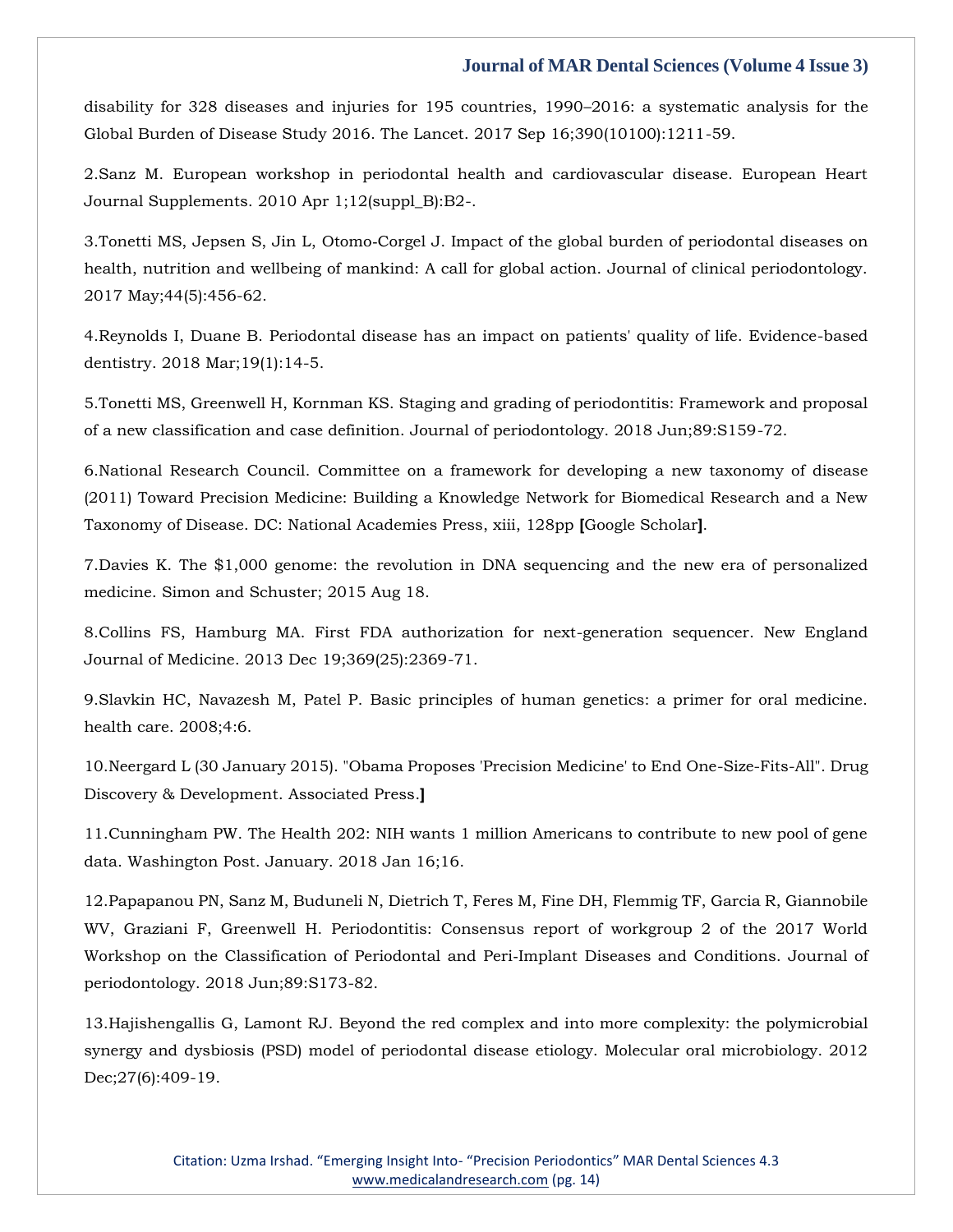14.Hajishengallis G, Darveau RP, Curtis MA. The keystone-pathogen hypothesis. Nature Reviews Microbiology. 2012 Oct;10(10):717-25.

15.Jacqueline C, Caillon J. Impact of bacterial biofilm on the treatment of prosthetic joint infections. Journal of Antimicrobial Chemotherapy. 2014 Sep 1;69(suppl\_1):i37-40.

16.Hajishengallis G. Immunomicrobial pathogenesis of periodontitis: keystones, pathobionts, and host response. Trends in immunology. 2014 Jan 1;35(1):3-11.

17.Hajishengallis G, Chavakis T, Lambris JD. Current understanding of periodontal disease pathogenesis and targets for host-modulation therapy. Periodontology 2000. 2020 Oct;84(1):14-34.

18.Slots J. Focal infection of periodontal origin. Periodontology 2000. 2019 Feb;79(1):233-5.

19.Hernandez M, Dutzan N, García-Sesnich J, Abusleme L, Dezerega A, Silva N, Gonzalez FE, Vernal R, Sorsa T, Gamonal J. Host-pathogen interactions in progressive chronic periodontitis. Journal of dental research. 2011 Oct;90(10):1164-70.

20.Kassebaum NJ, Bernabé E, Dahiya M, Bhandari B, Murray CJ, Marcenes W. Global burden of severe periodontitis in 1990-2010: a systematic review and meta-regression. Journal of dental research. 2014 Nov;93(11):1045-53.

21.Nibali L, D'Aiuto F, Griffiths G, Patel K, Suvan J, Tonetti MS. Severe periodontitis is associated with systemic inflammation and a dysmetabolic status: a case–control study. Journal of clinical periodontology. 2007 Nov;34(11):931-7.

22.Slots J. Primer on etiology and treatment of progressive/severe periodontitis: A systemic health perspective. Periodontology 2000. 2020 Jun;83(1):272-6.

23.Korte DL, Kinney J. Personalized medicine: an update of salivary biomarkers for periodontal diseases. Periodontology 2000. 2016 Feb;70(1):26-37.

24.Biomarkers Definitions Working Group, Atkinson Jr AJ, Colburn WA, DeGruttola VG, DeMets DL, Downing GJ, Hoth DF, Oates JA, Peck CC, Schooley RT, Spilker BA. Biomarkers and surrogate endpoints: preferred definitions and conceptual framework. Clinical pharmacology & therapeutics. 2001 Mar;69(3):89-95.

25.Reddy S, Kaul S, Prasad MG, Agnihotri J, Asutkar HG, Bhowmik N. Biomarkers In Periodontal Diagnosis:" What The Future Holds...". International Journal of Clinical Dental Science. 2011;2(1).

26.Aleksic Z, Milasin J, Perunovic N. Promoter Polymorphism as a Susceptibility Factor for Multiple Gingival Recessions. Int J Periodontics Restorative Dent. 2015;35:263-9.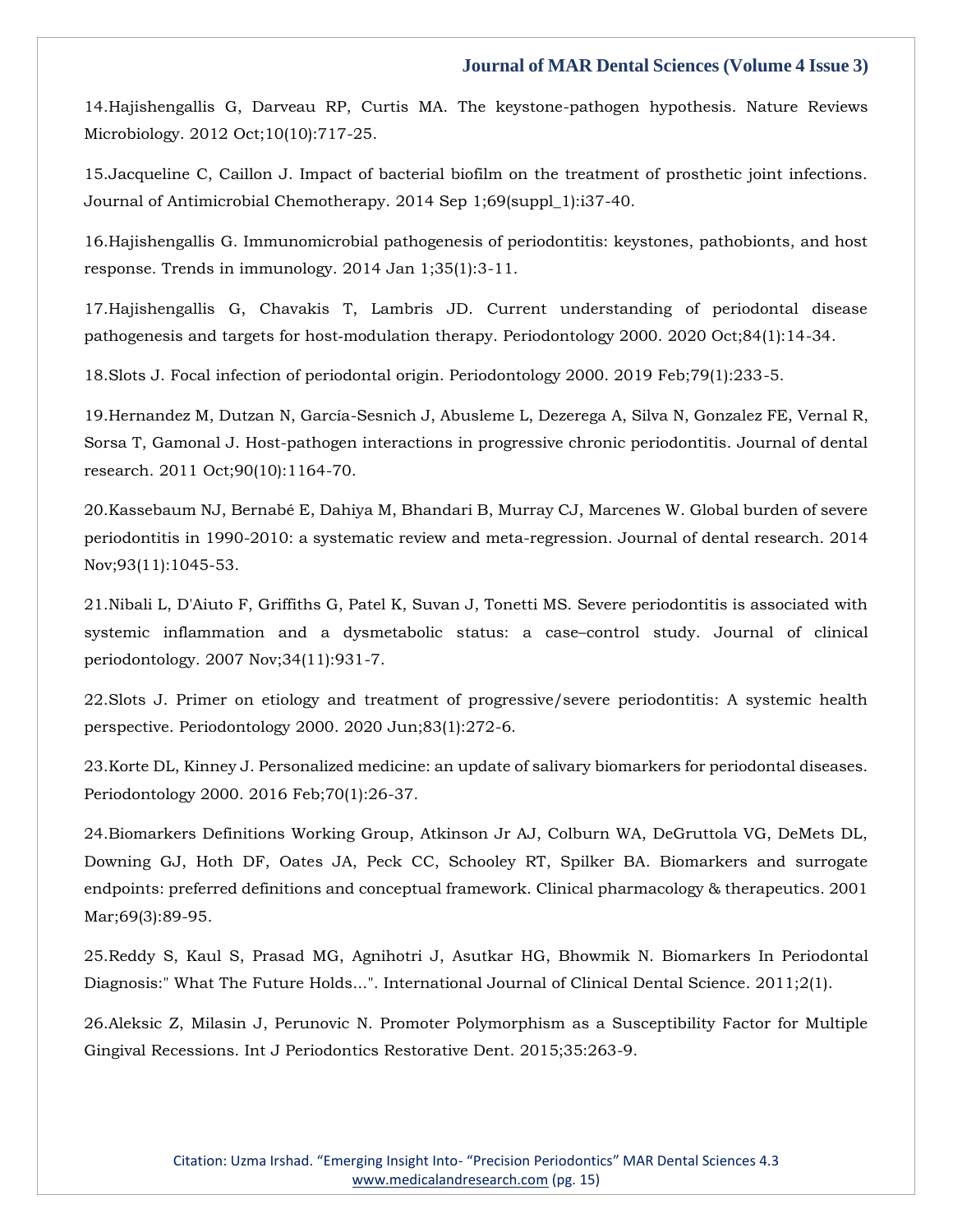27.Laine ML, Crielaard W, Loos BG. Genetic susceptibility to periodontitis. Periodontology 2000. 2012 Feb;58(1):37-68.

28.Kornman KS, Page RC, Tonetti MS. The host response to the microbial challenge in periodontitis: assembling the players. Periodontology 2000. 1997 Jun;14(1):33-53.

29.Karimbux NY, Saraiya VM, Elangovan S, Allareddy V, Kinnunen T, Kornman KS, Duff GW. Interleukin‐1 gene polymorphisms and chronic periodontitis in adult whites: a systematic review and meta‐analysis. Journal of Periodontology. 2012 Nov;83(11):1407-19.

30.Bayley JP, Ottenhoff TH, Verweij CL. Is there a future for TNF promoter polymorphisms?. Genes & Immunity. 2004 Jul;5(5):315-29.

31.Lindström FD, Folke LE. Salivary IgA in periodontal disease. Acta odontologica Scandinavica. 1973 Jan 1;31(1):31-4.

32.Kido JI, Nakamura T, Kido R, Ohishi K, Yamauchi N, Kataoka M, Nagata T. Calprotectin in gingival crevicular fluid correlates with clinical and biochemical markers of periodontal disease. Journal of clinical periodontology. 1999 Oct;26(10):653-7.

33.Kinney JS, Ramseier CA, Giannobile WV. Oral fluid-based biomarkers of alveolar bone loss in periodontitis. Annals of the New York academy of sciences. 2007 Mar;1098:230.

34.Sharma CD, Pradeep AR. Gingival crevicular fluid osteopontin levels in periodontal health and disease. Journal of periodontology. 2006 Oct;77(10):1674-80.

35.Kido JI, Nakamura T, Asahara Y, Sawa T, Kohri K, Nagata T. Osteopontin in gingival crevicular fluid. Journal of periodontal research. 2001 Oct;36(5):328-33.

36.Hans S, Mali AM. Estimation and comparison of osteopontin levels in plasma in subjects with healthy periodontium and generalized chronic periodontitis and its assessment after scaling and root planing. Journal of Indian Society of Periodontology. 2012 Jul;16(3):354.

37.Afacan B, Çınarcık S, Gürkan A, Özdemir G, İlhan HA, Vural C, Köse T, Emingil G. Full‐mouth disinfection effects on gingival fluid calprotectin, osteocalcin, and N‐telopeptide of Type I collagen in severe periodontitis. Journal of Periodontology. 2020 May;91(5):638-50.

38.Garg G, Pradeep AR, Thorat MK. Effect of nonsurgical periodontal therapy on crevicular fluid levels of Cathepsin K in periodontitis. Archives of Oral Biology. 2009 Nov 1;54(11):1046-51.

39.Rai B, Kharb S, Jain R, Anand SC. Biomarkers of periodontitis in oral fluids. Journal of oral science. 2008;50(1):53-6.